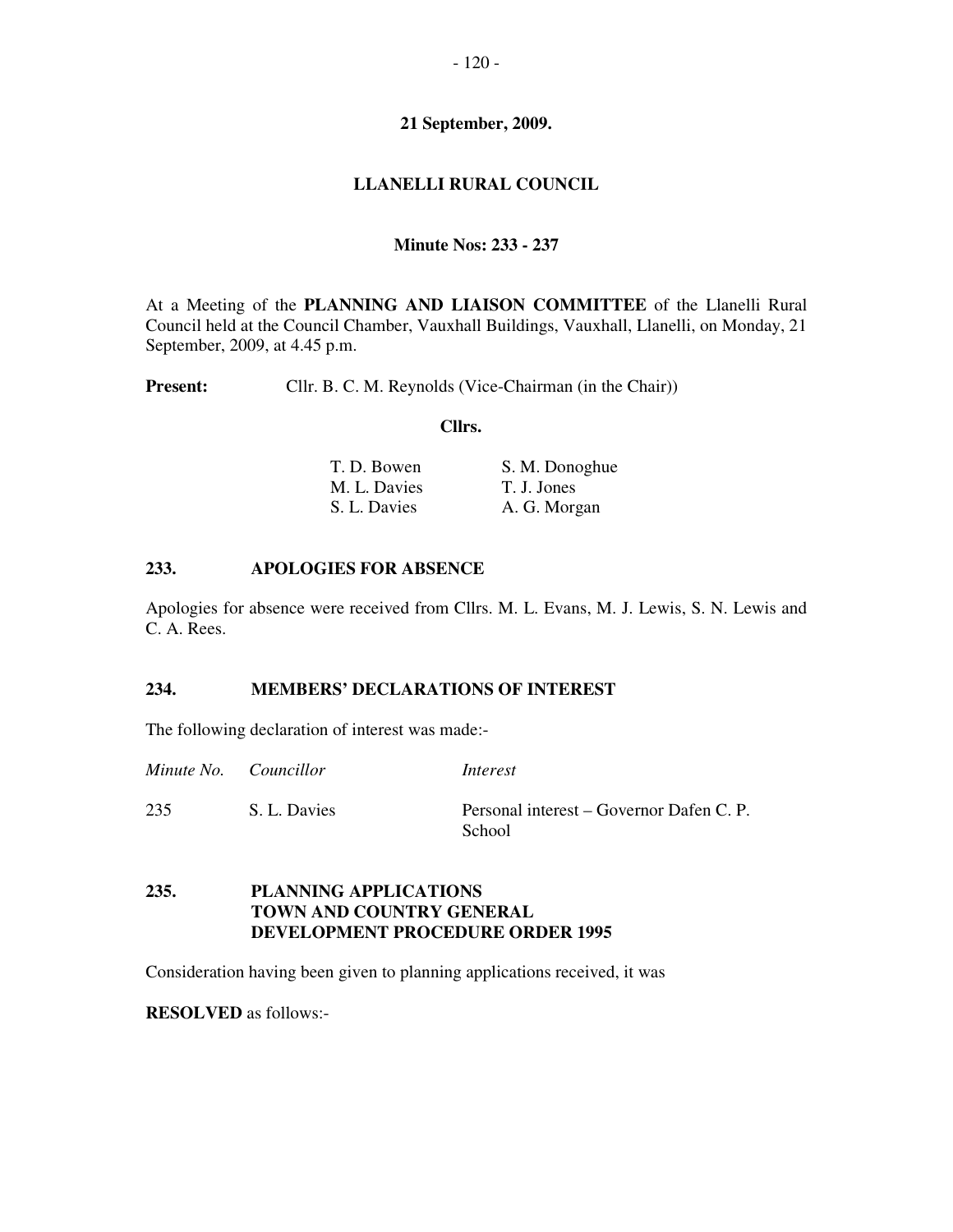| <b>Application No./</b><br><b>Development</b>         | <b>Applicant/Location</b>                                                                                                                                                         | <b>Recommendation</b>                                                                                                                                                                                                                                                                                                                                                                  |
|-------------------------------------------------------|-----------------------------------------------------------------------------------------------------------------------------------------------------------------------------------|----------------------------------------------------------------------------------------------------------------------------------------------------------------------------------------------------------------------------------------------------------------------------------------------------------------------------------------------------------------------------------------|
| S/17105<br>New creative and<br><b>Cultural Centre</b> | Carmarthenshire County Council<br>The Tinning House<br>Former Old Castle Works Site<br>Llanelli                                                                                   | That the information be.<br>noted - application<br>withdrawn                                                                                                                                                                                                                                                                                                                           |
| associated landscape and engineering works.           | Listed Building consent was required for new creative and cultural centre including<br>refurbishment of tinning house, for community use, café, bar and restaurant; including all |                                                                                                                                                                                                                                                                                                                                                                                        |
| S/21498<br>Loft conversion                            | Mr R Bevan<br>1 Penceiliogi Cottages<br>Llanelli                                                                                                                                  | That the information be.<br>noted – application<br>withdrawn                                                                                                                                                                                                                                                                                                                           |
|                                                       | Consent was required for new dormer window to new loft conversion.                                                                                                                |                                                                                                                                                                                                                                                                                                                                                                                        |
| S/21654<br>Dwellings                                  | Mr S Davies<br>Gwalia CYF<br><b>Brynmefys</b><br>Furnace<br>Llanelli                                                                                                              | <b>NO OBJECTION</b><br>provided that<br><b>Carmarthenshire County</b><br>Council negotiated a<br>Section 106 agreement<br>with the developer to<br>enhance the existing<br>community hall and play<br>area adjacent to the site in<br>view of there being no<br>plans to demolish the<br>hall in order to relocate<br>the facility to a more<br>prominent position within<br>the site. |
| associated parking and landscape.                     | Consent was required for erection of 103 number dwellings comprising of 59 number 2<br>bedroom houses, 36 number 3 bedroom houses, 8 number 2 bedroom bungalows and               |                                                                                                                                                                                                                                                                                                                                                                                        |
| S/21683<br>Extension                                  | Mr J Bevan<br>1 Penceiliogi Cottages<br>Llanelli                                                                                                                                  | NO OBJECTION                                                                                                                                                                                                                                                                                                                                                                           |

Consent was required for first floor bedroom and en-suite extension to rear above existing dining room.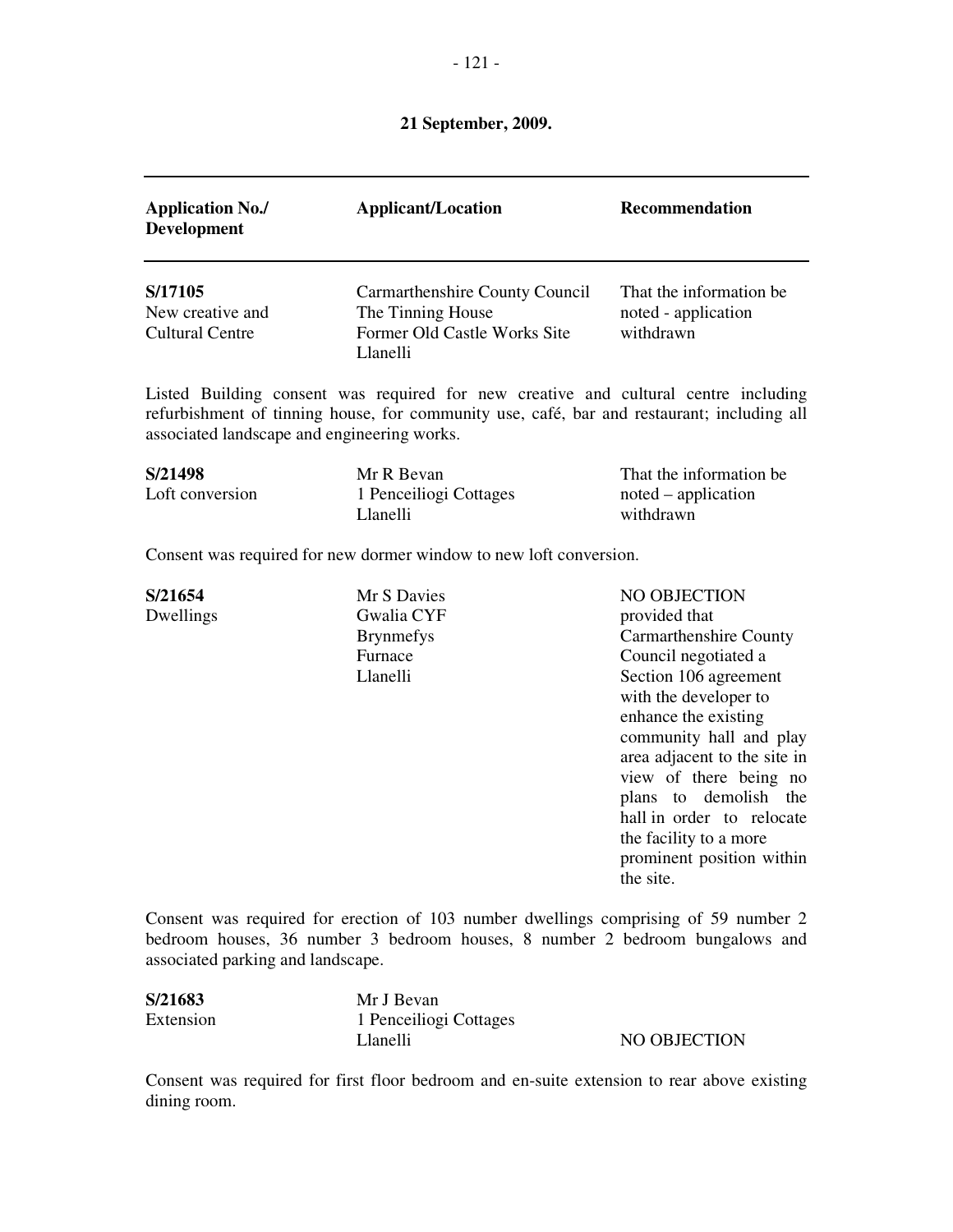| <b>Application No./</b><br><b>Development</b> | <b>Applicant/Location</b> | <b>Recommendation</b> |
|-----------------------------------------------|---------------------------|-----------------------|
| S/21685                                       | Mr & Mrs S Glendenning    | NO OBJECTION          |
| Dwelling                                      | Land adjacent to          | provided there was no |
|                                               | 50 Tanygraig Road         | detrimental impact on |
|                                               | Llwynhendy                | highway safety at     |
|                                               | Llanelli                  | Tanygraig Road.       |

Consent was required for proposed detached dwelling.

*Cllr. S. L. Davies declared a personal interest in the following item as she was a school governor.* 

| S/21691        | Carmarthenshire County Council |              |
|----------------|--------------------------------|--------------|
| <b>Shelter</b> | Dafen C. P. School             |              |
|                | Lon Yr Ysgol                   |              |
|                | Dafen                          |              |
|                | Llanelli                       | NO OBJECTION |
|                |                                |              |

Consent was required for works to include provision of a parent waiting shelter and a footpath within the school grounds to route the parents from Bryngwyn Road entrance to the proposed shelter.

| S/21707   | Mr A Morgan   | NO OBJECTION              |
|-----------|---------------|---------------------------|
| Extension | 62 Gelli Road | provided that:            |
|           | Llanelli      | 1. The proposed extension |
|           |               | was subordinate to the    |
|           |               | main dwelling in terms of |
|           |               | scale and massing.        |

extension 2. The development not being considered incongruous to neighbouring dwellings. 3. There being no detrimental impact on the amenity and privacy of neighbouring dwellings.

Consent was required for demolition of existing rear conservatory and construction of single and two storey extension, part on top of existing single storey extension.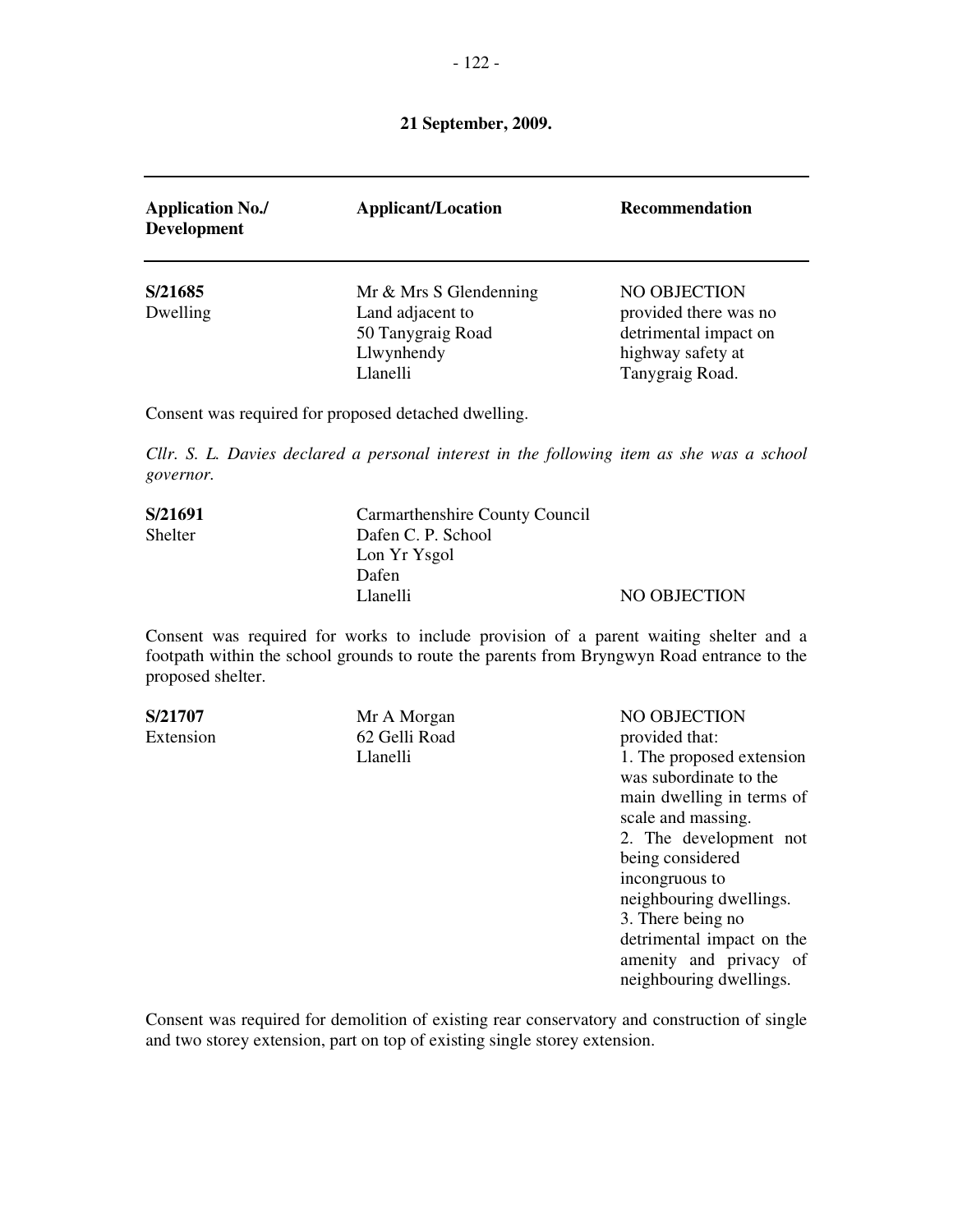| <b>Application No./</b><br>Development | <b>Applicant/Location</b>                                                                       | Recommendation                                                                                                                                                                                                                                                                                                                                                                           |
|----------------------------------------|-------------------------------------------------------------------------------------------------|------------------------------------------------------------------------------------------------------------------------------------------------------------------------------------------------------------------------------------------------------------------------------------------------------------------------------------------------------------------------------------------|
| S/21708<br>Dwelling                    | Mr E Williams<br>2 Swiss Valley<br>Llanelli                                                     | NO OBJECTION<br>provided there was no<br>detrimental impact to<br>highway safety.                                                                                                                                                                                                                                                                                                        |
|                                        | Consent was required for proposed new 5 bedroom detached house.                                 |                                                                                                                                                                                                                                                                                                                                                                                          |
| S/21710<br>Storage compound            | Mr R Rees<br><b>MMR Holdings</b><br>Unit B4<br>Llanelli Gate Business Park<br>Dafen<br>Llanelli | NO OBJECTION                                                                                                                                                                                                                                                                                                                                                                             |
|                                        | Consent was required for formation of caravan storage compound.                                 |                                                                                                                                                                                                                                                                                                                                                                                          |
| S/21716<br>Dwellings                   | Mr M Nijjar<br>Land at 41 Heol Y Pentre<br>Ponthenri<br>Llanelli                                | <b>OBJECTION</b><br>on the following grounds:<br>1. The proposal would<br>represent over<br>development of the site.<br>2. It represented an<br>undesirable form of<br>backland development.<br>3. The construction of two<br>dwellings in the rear<br>garden was considered<br>incongruous to the<br>surrounding street scene.<br>4. The development would<br>have a detrimental impact |

Outline consent was required for demolition of existing hot food takeaway and siting of 4 number dwelling/houses.

on the amenity and

dwellings.

privacy of neighbouring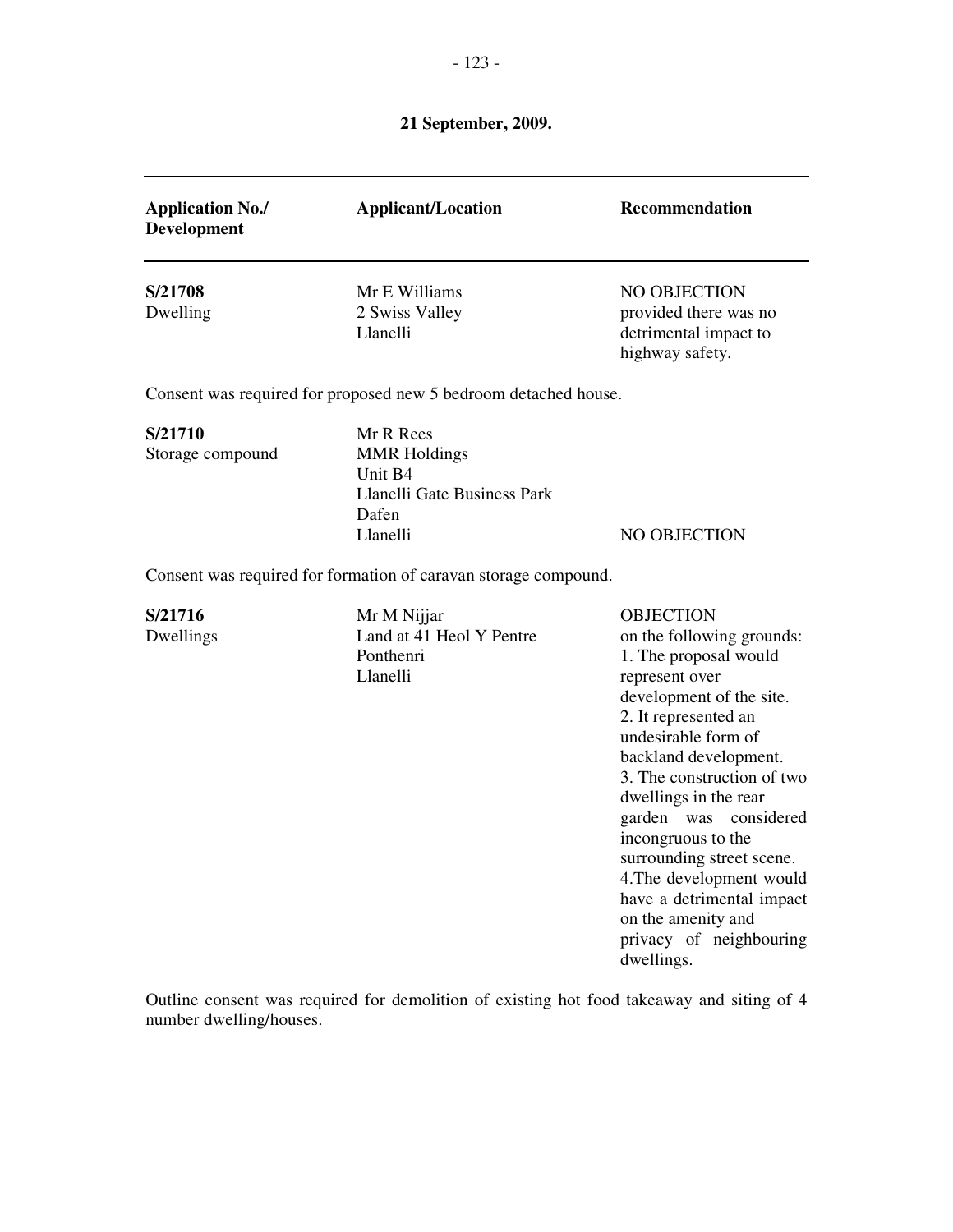| <b>Application No./</b><br><b>Development</b> | <b>Applicant/Location</b>             | <b>Recommendation</b>                                                                                                                   |
|-----------------------------------------------|---------------------------------------|-----------------------------------------------------------------------------------------------------------------------------------------|
| S/21717<br><b>Timber Chalet</b>               | Mrs D Prosser<br>11 Dylan<br>Llanelli | NO OBJECTION<br>provided the proposed<br>development conformed<br>to Unitary Development<br>Plan policy $E12 -$<br>'Working from Home'. |
| thereny treatment room                        |                                       | Consent was required for proposed siting of timber chalet in rear garden space to be used as a                                          |

therapy treatment room.

| Miss H Groth                 |              |
|------------------------------|--------------|
| Primesight                   |              |
| <b>Gelli Service Station</b> |              |
| Gelli Road                   |              |
| Llanelli                     | NO OBJECTION |
|                              |              |

Consent was required for one number pole mounted internally illuminated double sided display unit.

| S/21733   | Mr A Norton       | NO OBJECTION        |
|-----------|-------------------|---------------------|
| Variation | 1 Llys Bryngwyrdd | provided the mature |
|           | Five Roads        | beech tree was not  |
|           | Llanelli          | protected by a Tree |
|           |                   | Preservation Order. |

Consent was required for variation of condition number 2 and removal of condition number 3 attached to planning permission reference S/17824 dated 15 April, 2008 to allow amendments to the scheme and to allow removal of mature beech tree.

## **236. PLANNING APPLICATIONS DETERMINED UNDER THE CLERK'S DELEGATED POWERS**

Members were informed that the Clerk had dealt with the following planning applications under the scheme of delegated powers: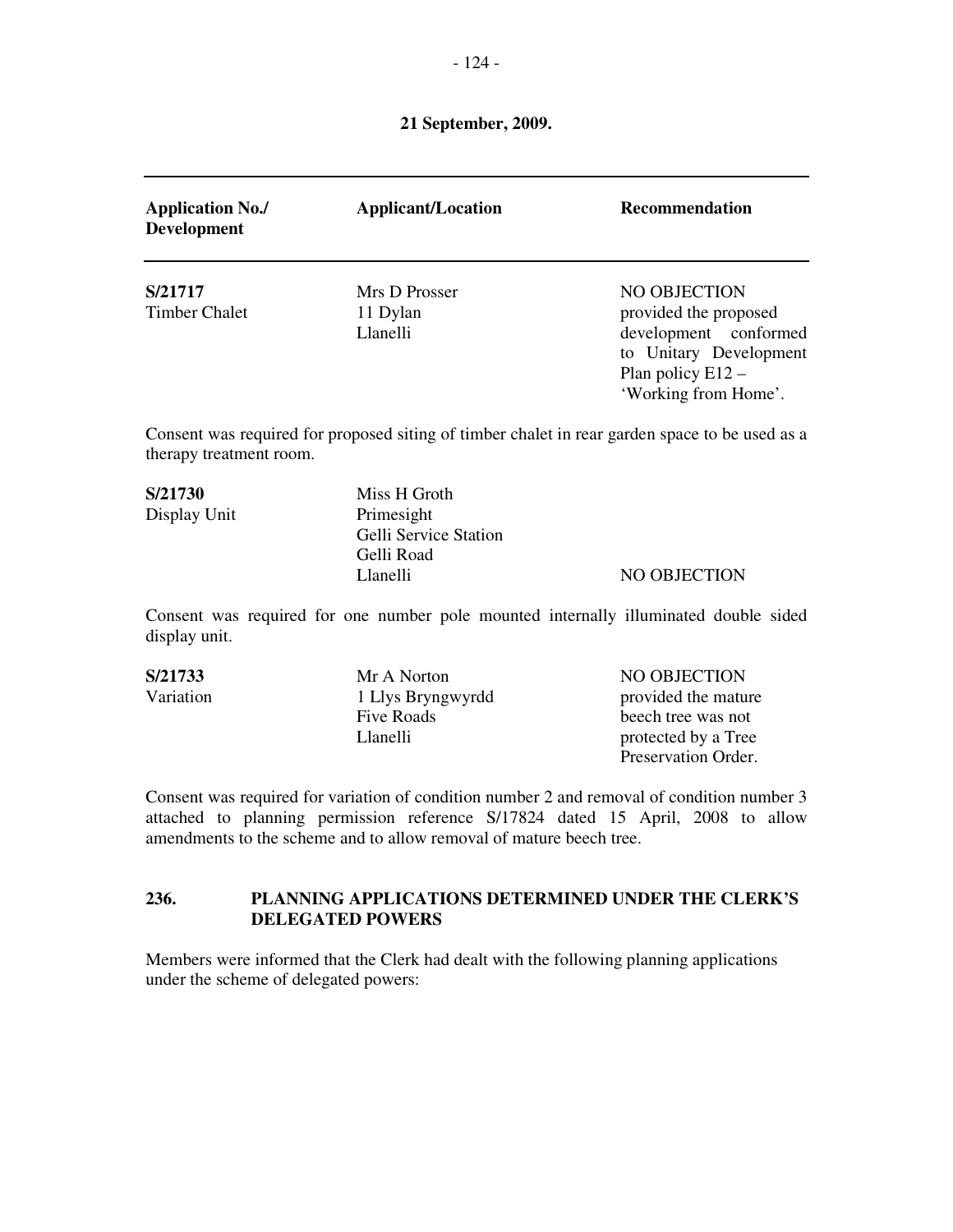| <b>Application No./</b><br><b>Development</b> | <b>Applicant/Location</b>                                                                                                                                                                                                                                                       | <b>Recommendation</b>                                                                                                                                                                                                                                                                                                                                                                                                      |
|-----------------------------------------------|---------------------------------------------------------------------------------------------------------------------------------------------------------------------------------------------------------------------------------------------------------------------------------|----------------------------------------------------------------------------------------------------------------------------------------------------------------------------------------------------------------------------------------------------------------------------------------------------------------------------------------------------------------------------------------------------------------------------|
| S/21635<br>Variation                          | Mr S Williams<br>Plot adjacent to<br>'Ivanhoe'(Park) House<br>Nantybryn<br>Dafen<br>Llanelli                                                                                                                                                                                    | NO OBJECTION<br>provided that:<br>1. There was no detrimental<br>impact on the amenity and<br>privacy of neighbouring<br>dwellings.<br>2. There was no<br>encroachment on<br>neighbouring park land by<br>the alteration of site<br>boundaries.<br>3. The development was<br>not considered an<br>incongruous form of<br>development<br>compared to neighbouring<br>dwellings in terms of<br>scale and general<br>massing. |
| scheme.                                       | Consent was required for variation of planning condition number 2 attached to planning<br>permission reference LL/0252 dated 22 October, 2002, to include amendments to the design,<br>appearance and internal layout of the dwelling approved on plot number 1 of the approved |                                                                                                                                                                                                                                                                                                                                                                                                                            |

| S/21637 | $Mr &$ Mrs B Beynon |              |
|---------|---------------------|--------------|
| Porch   | 45 Brynheulog       |              |
|         | Llanelli            | NO OBJECTION |

Consent was required for extension to front porch and canopy.

**S/21641** Mr & Mrs M T Jones NO OBJECTION<br>Agricultural access Land part of Tydu Farm provided there was

Land part of Tydu Farm provided there was no<br>Felinfoel detrimental impact to Felinfoel detrimental impact to<br>
Llanelli highway safety and the

highway safety and that visibility splays are provided for within the plans and retained in perpetuity.

Consent was required for formation of agricultural access.

**RESOLVED** that the information be noted.